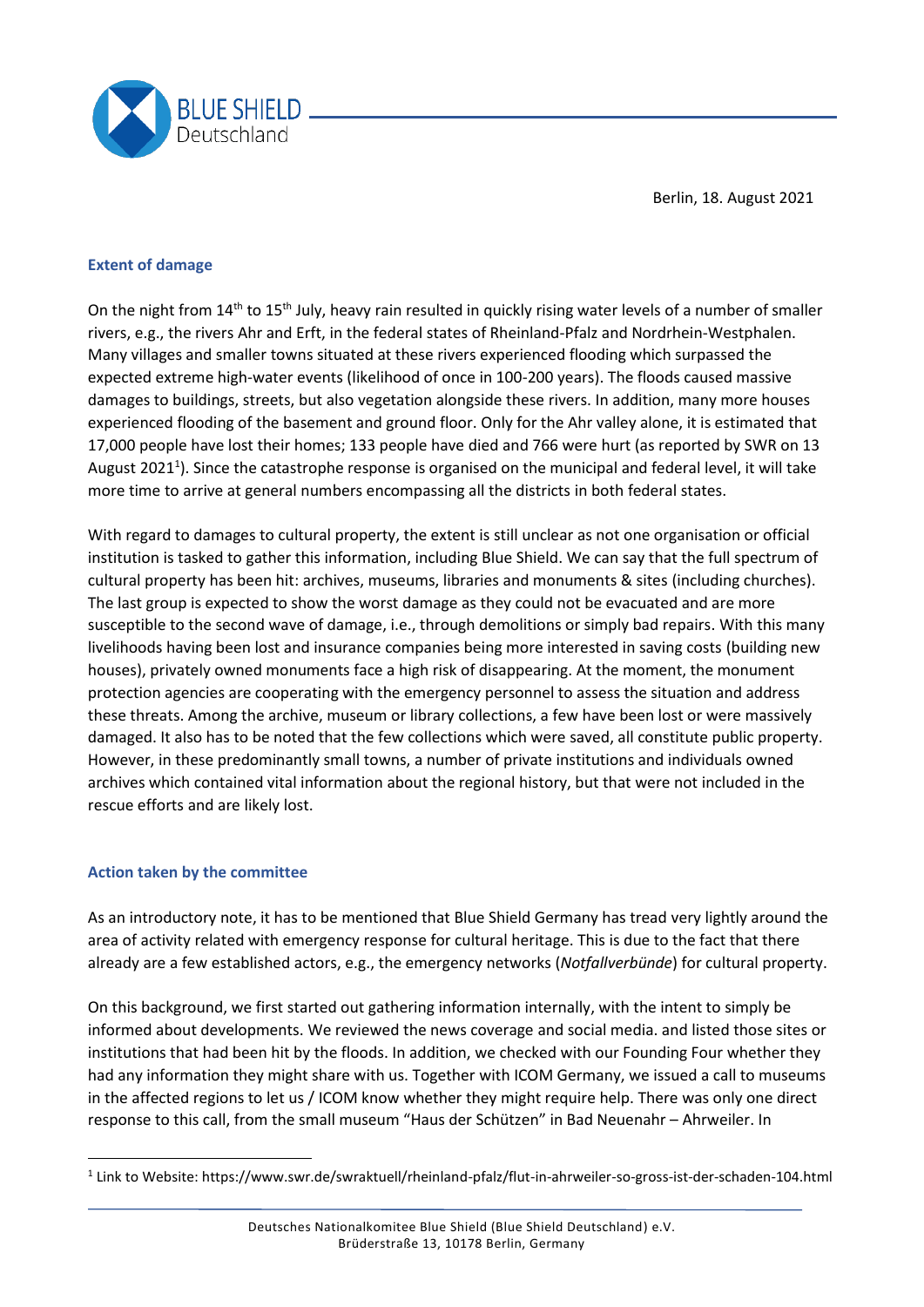cooperation with the Museum Association Rheinland-Pfalz, we coordinated first aid for the priority objects of the museum's small collection, i.e., a historic book (1655) and several flags. For the latter, Blue Shield Germany provided funding to have it handed over to specialised textile conservators by means of a donation.

Only few days later, the Museum Association received the information that the museum collection of that same city, Bad Neuenahr – Ahrweiler, which was stored in an underground garage, had been entirely flooded. This call led to one of two major salvage operations of cultural property, the second being the city archive of Stolberg near Aachen. Formally, Blue Shield Germany was not involved in the operation; however, the previous contact with the Museums Association Rheinland-Pfalz kept the organisation in the shared e-mails about the situation and eventually resulted in Susann Harder (President of Blue Shield Germany) being brought in as Technical Advisor for Cultural Property on the side of the Federal Agency of Technical Relief. From 30 July to 2 August, the salvage operation was conducted in cooperation with many partners, including firefighters with specialised equipment from the city of Weimar, conservators, and many colleagues from German museums and especially the colleagues from the Historic Archive in Cologne who had also supported the operation in Stolberg.

## **Current situation**

At present, we still continue to monitor the situation, focusing on monuments. In the coming weeks, the Committee will evaluate its involvement and enter into a lessons-learned process to prepare a process for the next disaster.

There seems to be a political will to review opportunities for formal partnerships for cultural heritage through which first aid efforts could be further supported in the event of emergencies. Blue Shield Germany has already signalled its willingness to become a partner in such an endeavour.

## **Lessons identified for the future**

The most crucial issue for cultural property was the lack of consideration within the disaster response structure. The ability of the cultural sector to organise help and local / regional volunteers was key to the success of salvage operations. However, the regions hit the hardest, which were also most difficult to access, received outside help quite late. Having technical advisors be part of the formal disaster response structures would benefit cultural property enormously, as these would have access to restricted areas, could gather information and provide the link to support from outside the disaster zones based on the actual needs.

The experience clearly indicated that Blue Shield Germany should further expand its formal network of partners to a number of organisations and institutions that provided crucial support for relief efforts, particularly if we decide to become more active in this field. The field will remain divers and "crowded" but this has been essential during this catastrophe because, at this point, the governmental structures provide help for cultural property are still very underdeveloped.

Conservators, conservators, conservators.